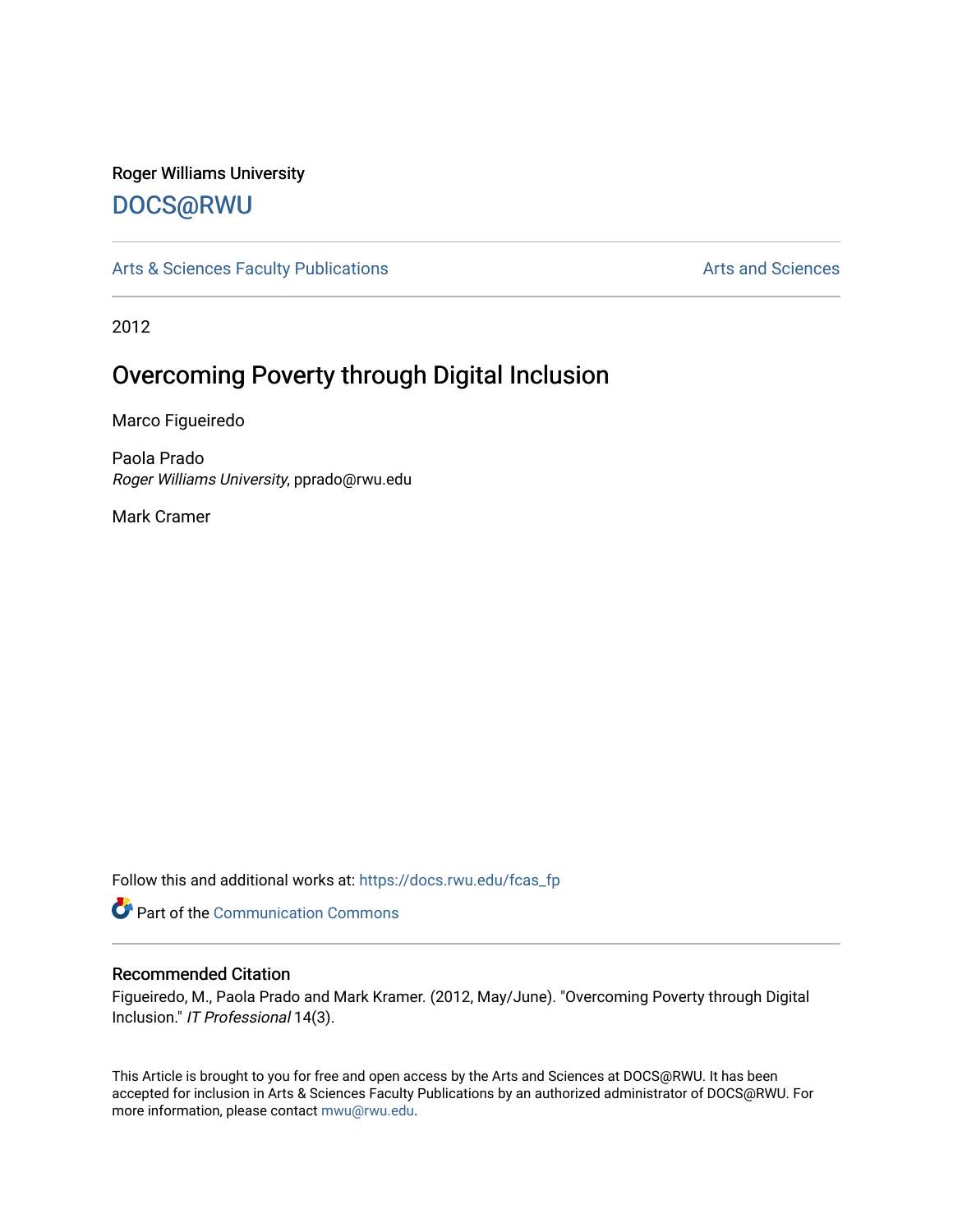# IT IN EMERGING MARKETS



**Agrowing body of research is showing how digital inclusion can help communities overcome poverty and injustice—from Robert** search is showing how digital inclusion can help communities overcome Jensen's 2007 study of mobile communication's economic impact on fishermen in Kerala, India,<sup>1</sup> to accounts of isolated rural villagers in Brazil earning college degrees online.<sup>2</sup> Indeed, one of the United Nations Millennium Development Goals (MDGs) aims to "make available the benefits of new technologies, especially information and communications," and the UN plans to use the number of mobile cellular subscriptions and Internet users as measurable indicators.<sup>3</sup>

Recognizing the potential of Internet access as a prime enabler, developed nations are heavily investing in greater bandwidth capacity and extending domestic Internet access to the "first mile." At the same time, developing countries that subscribe to the MDGs are actively searching for cost-effective models of diffusing information and communication technologies (ICTs) to help eradicate poverty and promote social justice. In particular, the

# **Overcoming** Poverty through Digital Inclusion

**Marco Figueiredo,** *Loyola University Maryland* **Paola Prado,** *Roger Williams University* **Mark Kramer,** *University of Salzburg*

emerging BRIC countries (Brazil, Russia, India, and China) have identified universal access to ICTs as an important indicator of developed nation status. Digital inclusion has become a top priority for these governments.

The main challenge lies in how best to achieve this goal. We argue that it must occur in two distinct stages. The first stage is *digital literacy*, which we'll accomplish with what we refer to as the symbiotic computer (SC)—smartphones and tablets. The second stage will be *professional capacity-building*, accomplished with the more traditional personal computer (PC).

#### **PC Barriers to Digital Inclusion**

Although the digital inclusion movement has gained momentum in the past decade, efforts to promote widespread ICT adoption continue to face substantial challenges. For a long time, the PC has been the gateway to the digital world, but the PC isn't actually all that personal. It's more of a business automation tool, hardly suited to engage those who are digitally illiterate.<sup>4</sup> The use of the mouse is a real challenge for the elderly, and the keyboard is a dreadfully complex tool for the functionally illiterate. The PC user interface is also highly sophisticated, leading to a longer learning curve and higher upfront investment to derive worthwhile benefits.

Indeed, research shows that efforts to promote digital literacy and professional capacity-building can fail among populations where educational attainment is low, interest is low, and where there is little or no supportive social networks or relevant content to reinforce learning.<sup>5</sup> Beyond the simple challenge of basic Internet availability, the bandwidth capacity is also a limiting factor when it can't support multimedia content (images and videos) and effective peerto-peer video communications an essential requirement in less literate communities that prefer face-toface communication. A better overall solution is required to facilitate the digital inclusion process through more effective and affordable technologies that meet the needs of most people on a global scale.

Toward addressing this goal, a breakthrough first appeared in the mobile phone market. It was Apple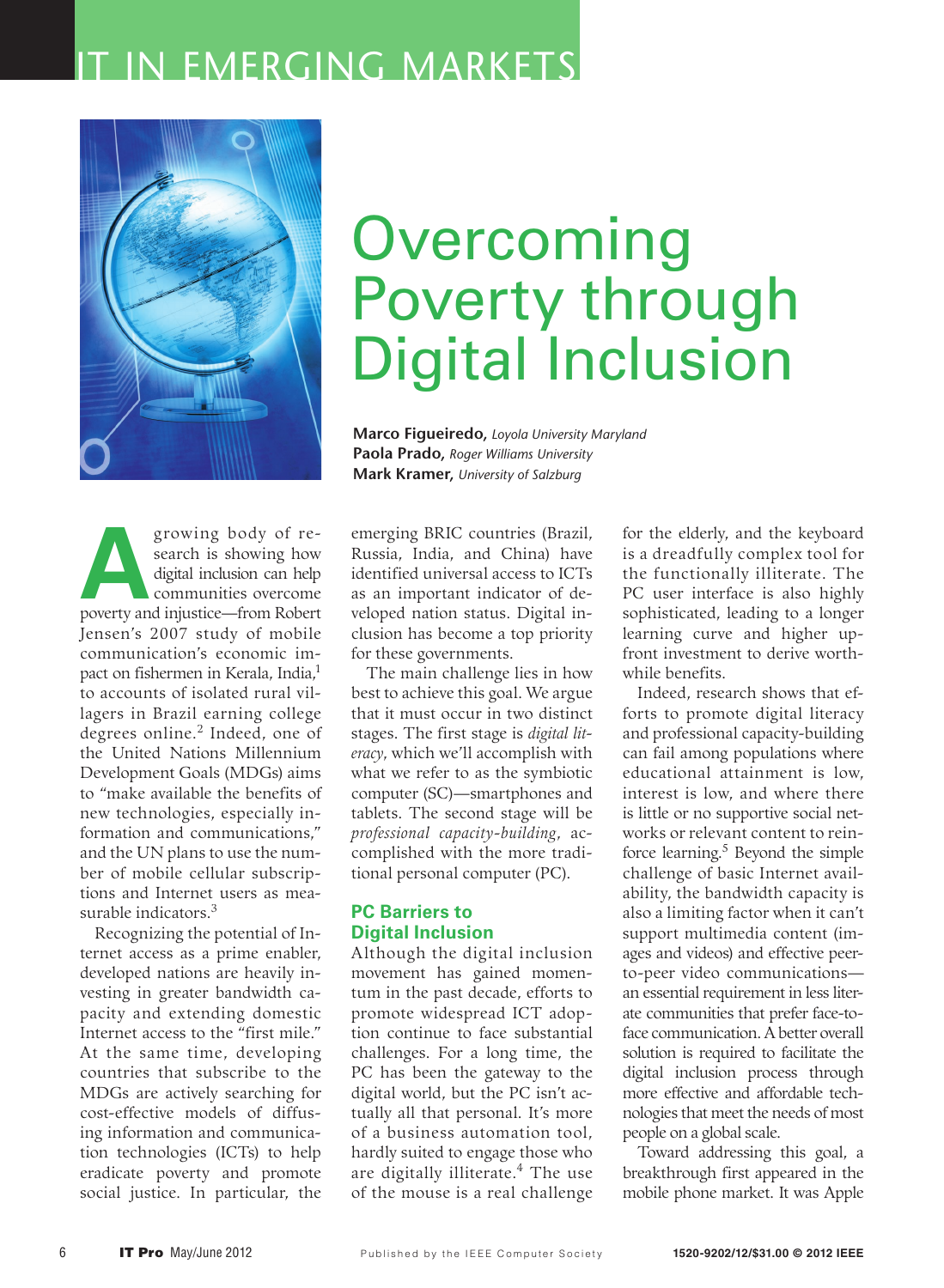that once again integrated a set of new technologies and brought affordable touch-screen devices and computers to the marketplace. By eliminating the mouse, hiding the keyboard, enabling easy access to video communications, and including a suite of sensors and actuators to improve the user experience, Apple brought us to the age of the real personal computer, which we call the symbiotic computer (SC) because of its symbiosis with humans.6 Some view SCs as wearable devices, but others go a step further by arguing that they're emotionally embedded in  $us<sup>7</sup>$  and augment our capabilities. The day might soon come when these tools are physically embedded in us as well.

#### **SC Applications for Digital Literacy**

Some say that the electronic spreadsheet was the killer application for PCs, which makes sense if you see PCs for what they are: business automation tools. The killer application in the SC world was the telephone. It's most successful iteration is the iPhone.

Unlike the electronic spreadsheet, which was an innovation in itself, the telephone, which long preceded the advent of the SC, has become one more among hundreds of thousands of personal applications. The SC will be essential if four billion people who are digitally excluded are to join the digital age. It's the ultimate digital literacy tool.

#### **Robotic Avatars**

When the smartphone SC screen is too small, there's the tablet or television SC. The SC involves every aspect of our personal lives, not just professional aspects, and its capabilities are only expected to grow. A larger suite of sensors and actuators will eventually turn SCs into our robotic avatars, allowing us to multiply our presence to several locations simultaneously and to explore environments not suitable for humans.

For example, attaching an SC smartphone to a low-cost robotic submarine or helicopter allows the average user to explore underwater and aerial scenarios for knowledge gathering or pure entertainment. We can envision a multiplier effect in a telepresence scenario where a single presenter interacts with multiple audiences around the world through robotic avatars. Although the latter scenario is possible today without the SC, its ubiquitous presence around the world will facilitate the multiplier effect for the average user.

#### **Augmented Reality**

Another SC application area exists in augmented reality, where a view of the real-world environment is augmented to provide extra information that improves interpretation. For example, the SC camera image can be augmented with historical information retrieved from a global knowledge base by providing the user's GPS location. The user can use his or her fingers to enter information on the SC touchpad, and multiple users can interact in real time through audio communication while sharing the same view to facilitate *collective exploration*.

#### **Education**

Education will greatly benefit as we move all textbooks to the tablet SC, reduce paper usage, and greatly improve access to knowledge. New books can be easily introduced and interactions between teachers and students made more adaptive.

The One-Laptop-Per-Child (http:// one.laptop.org) program recently introduced a tablet version. It leverages the SC concept to further the OLPC peer-to-peer learning model with applications that let students and teachers collaborate in real time—whether in the classroom or virtually. The SC

effectively breaks the walls of traditional educational institutions and makes learning an on-going and adaptive community experience. Once strengthened by universal broadband Internet access, online learning aided by SCs will become more cost effective, allowing larger segments of the population to use the cognitive surplus to collaboratively process and create new meaning.<sup>8</sup> Clay Shirky, Amit Goswami, and others foresee this as a path to building more just societies.<sup>9</sup>

#### **Mobile Health**

Another promising application area is mobile health (m-health). Individuals can harness mobile devices to capture, track, and share relevant health information through mobile telecommunication and multimedia technologies. Furthermore, m-health can augment and support healthcare delivery and broaden access to healthcare for individuals and communities. The UN Foundation and Vodafone Foundation report presents six application categories within the m-health field: education and awareness, help-lines, diagnostic and treatment support, communication and training for healthcare workers, disease and epidemic outbreak tracking, and remote monitoring and data collection.<sup>10</sup>

#### **Online Banking**

Already under way is the application of SCs in payment processing to expand access to online banking. A smartphone SC can be used to scan a debit or credit card on the spot or simply allow for fund transfers between users through near-field communications, eliminating the need to carry cash or cards. Micropayments are a natural development once banking becomes completely integrated in the cyberspace ecosystem. In a universally connected society, money no longer needs to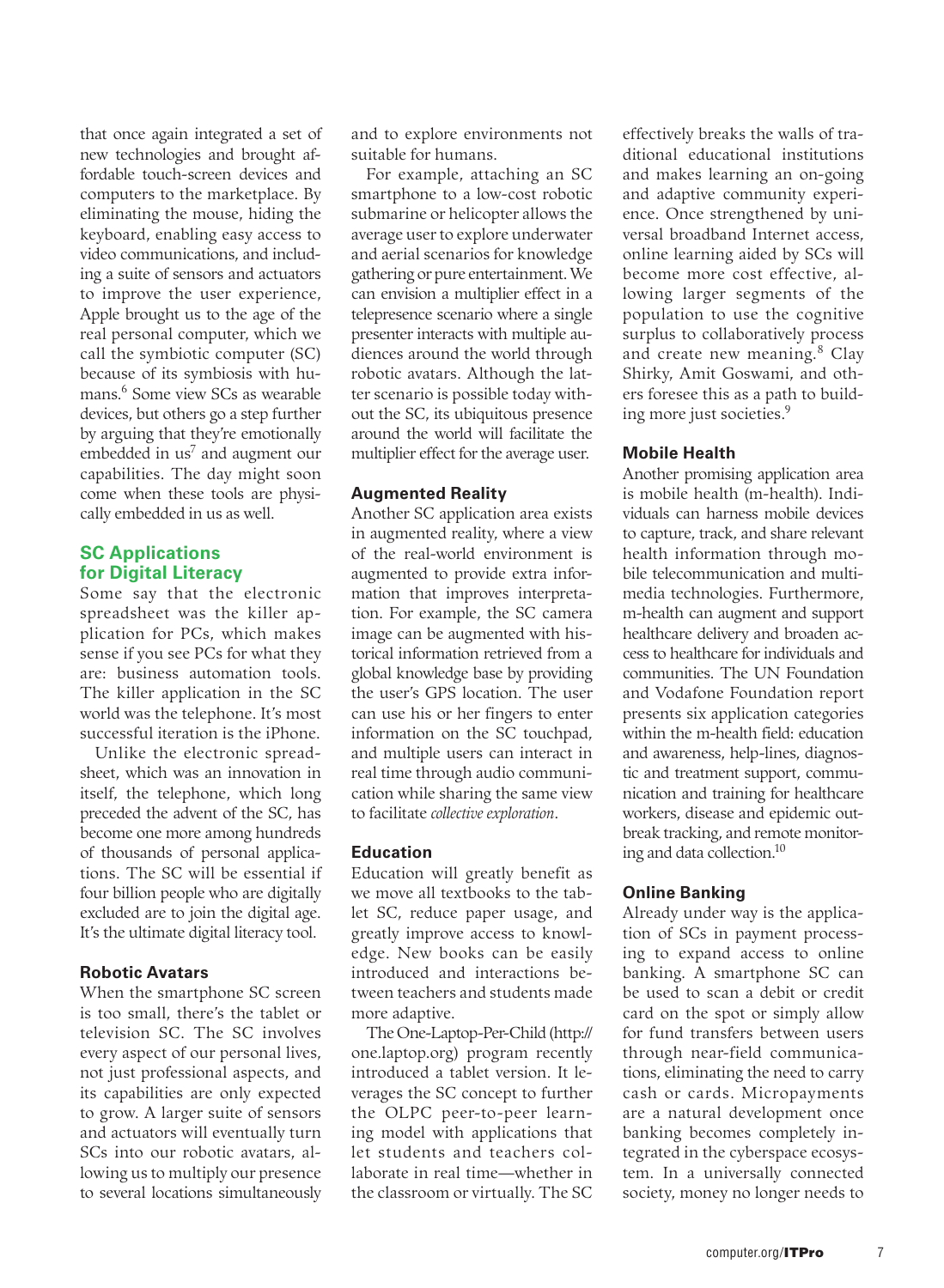## IT IN FMFRGING MARKETS



**Figure 1. Shared access in El Limon de Ocoa, Dominican Republic. Rural residents rely on this public access, community-financed telecenter. (Source: Pradomedia; used with permission)**

be expressed as a physical entity and can be sub-divided in even smaller fractions, allowing further monetization of knowledge. In this scenario, the SC becomes the wallet.

#### **Facilitating SC Adoption**

Paving the way to universal cyberspace access, SC adoption is quickly spreading via the cellular communications business model. Telecommunications companies finance smartphone SC devices by subsidizing a large portion of the initial cost and recovering the total value in the monthly communication fees over a long-term usage contract. This model has served high-end users well, but the monthly costs for a sufficient broadband allowance are still too high for most people.

Google has further facilitated adoption with its open-source model, quickly grabbing market share with the Android platform while delivering free- to low-cost applications in a serverbased technology management solution. However, there are still challenges.

#### **Pricing Concerns**

The best and most useful SCs are still unaffordable for the poor, deepening the digital divide and compounding the roster of ineffective solutions available on the market. $^{11}$ To significantly increase digital literacy, we must offer adequate computing power at the right price point.

A smartphone or tablet SC with dual-core gigahertz-processor technology currently costs, on average, \$600 in the US—an order of magnitude higher than what most people can afford on a global scale. Given abundant Wi-Fi-like broadband availability, these devices already offer an optimum entry point for satisfactory delivery of most applications. Once this technological solution can be produced and commercialized at around \$60, and broadband access is affordable for everyone, we will have reached the breaking point in the digital inclusion curve.

#### **Broadband Expansion**

Ultimately, the future belongs to communities that can roll out affordable gigabit-broadband through fiber optics connected to the home. Gigabit-per-second broadband connections enable high-fidelity peer-to-peer video communications. South Korea is one country on the path to deploying just such an environment.

In the meantime, incremental development is occurring with the roll-out of wireless communications, such as satellite, cellular, and Wi-Fi based networks, and wired networks, such as cable and DSL. One approach that has been successfully explored worldwide to reach underserved communities is the shared-access model through community telecenters, including government, nonprofit, and for-profit ventures (see Figure 1 and the short video at www.gemsoftheearth.org/ ruraltelecentervideo).

#### **A Bridge to Professional Capacity-Building**

While the widespread adoption of SCs enables digital literacy, the second stage of professional capacity-building through the use of PCs is best implemented by the shared-access model and its peerto-peer learning. Telecenters as public access places to ICTs are still the most economical and effective model to promote universal access. They remain a relatively affordable gateway for ICT diffusion and capacity-building (job training and knowledge-sharing) in low-income communities.

However, the shared-access model must be adjusted to serve as a bridge between the SC and PC. The demand for simplified PC user interfaces in a telecenter isn't as high as before since users will already be familiar with SCs and more willing to learn an automated office environment to help in getting a job or running a business in the digital age.

#### **Cloud Computing**

The proven concept of software delivered under central-server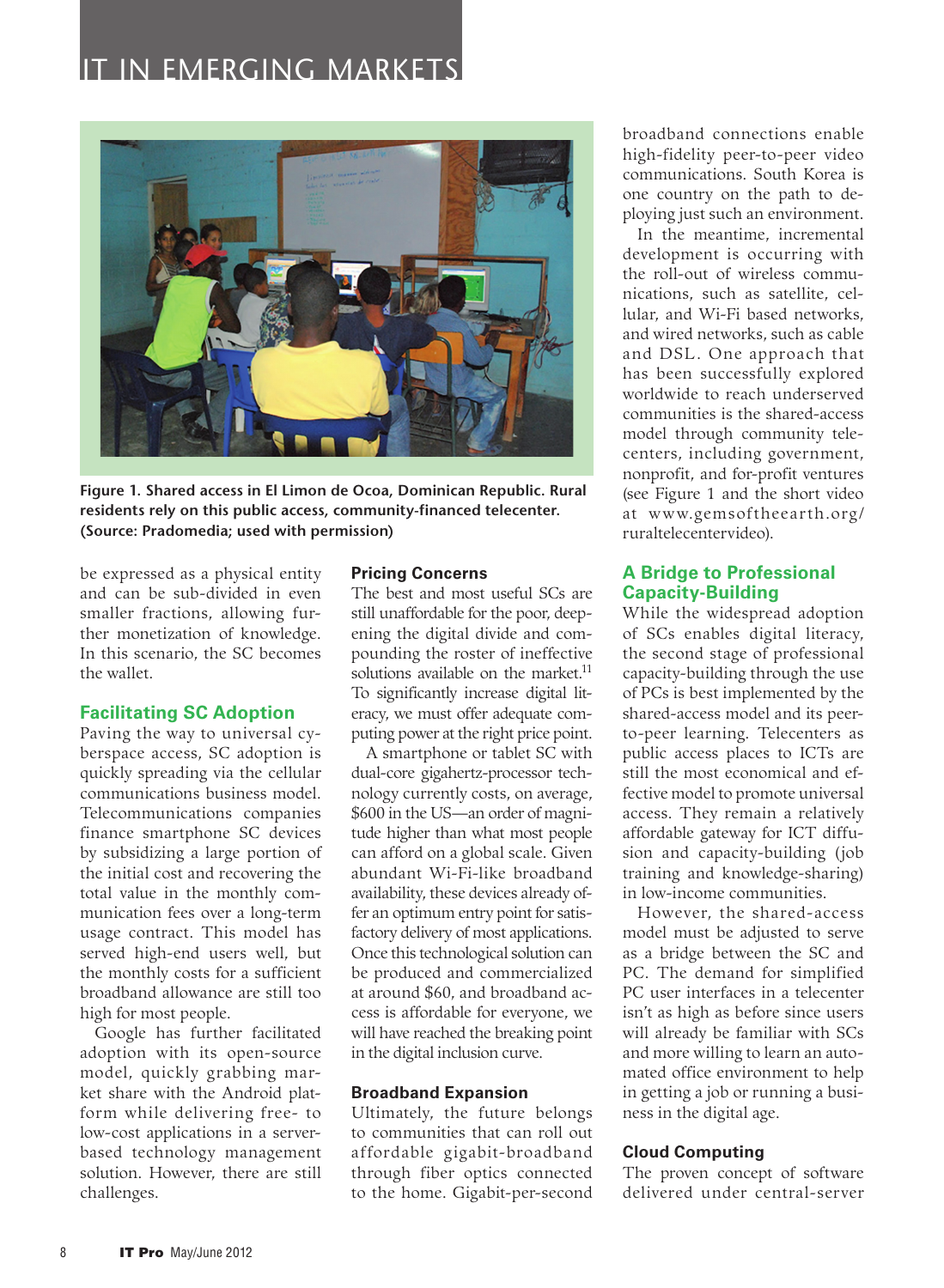control to low-cost and lowmaintenance PCs must be adopted by telecenter networks. A cloudbased approach, in which the operating system running in the telecenter computer gets its configuration from a central server somewhere on the Internet (as in the SC world), is the right solution.

The user can request the installation of a new application, but configuration control stays at the central server, which can also push an operating system update. The user can keep his or her data in the cloud or in an SC. The light PC architecture shouldn't use moving parts (such as rotating hard disks, which can lead to more frequent defects), and unit replacement should be affordable when defective (because it's easier to replace the entire unit).

#### **Free and Open Source Software**

The use of Free and Open Source Software (FOSS) is a key to this model's success. Proprietary software is usually too expensive to serve the poor. Its price would have to come down by an order of magnitude to be affordable. Anything above \$10 is too costly; the price point should be approximately \$1, which is easily justified by the increase in market size through widespread digital inclusion.

Besides, the proprietary software model of the PC world requires continuous paid upgrades or exclusion. It only works when there is a direct financial benefit derived from its use, as in the case of holding a job where experience with the software is required. Proprietary software that's affordable or available for free with advertisements should work as well as it does in the SC world.

#### **Wi-Fi Hubs**

Telecenters ought to be Wi-Fi hubs that connect SCs to the Internet backbone and provide a community with a media server to facilitate local content creation, dissemination, and affordable local voice and video communication. Telecenters could also provide cached Internet content (as with Wikipedia) to reduce bandwidth requirements and lower Internet connection costs, and could continue to provide access to more expensive resources, such as printers, scanners, copiers, video projectors, and media production tools.

The Android world has yet to develop a point-of-purchase model that vies with the popularity of an Apple Store. Telecenter networks might do well to look to this model for guidance in how to attain financial sustainability.

**T**ogether, the SC and<br>shared-access model facili-<br>tate digital inclusion. The shared-access model facilitate digital inclusion. The telecenter peer-to-peer learningmodel enhances a community's ability to forge a socially just and progressive path toward environmentally sustainable development and better standards of living for all. As a personal tool, the SC marks a revolutionary step in the use of ICTs to alleviate poverty. It also changes the assumption that only the wealthy can pay for new technology.

The sheer size of the SC market will demand innovation directed toward the needs of the poor. The quicker a product reaches this market, the more successful its producers. Furthermore, in this early stage of the Internet, there are plenty of opportunities for newcomers to leverage their local emerging markets and to develop global solutions instead of waiting for the innovations to trickle down from more developed markets.  $\blacksquare$ 

#### **References**

1. R. Jensen, "The Digital Provide: Information (Technology) Market

Performance, and Welfare in the South Indian Fisheries Sector," *The Quarterly J. Economics*, vol. CXXII, no. 3, 2007, pp. 879–924.

- 2. P. Prado, M.A. Camara, and M.A. Figueiredo, "Evaluating ICT Adoption in Rural Brazil: A Quantitative Analysis of Telecenters as Agents of Social Change," *J. Community Informatics*, vol. 7, nos. 1–2, 2011; http:// ci-journal.net/index.php/ciej/article/ view/663.
- 3. *Millennium Development Goals Indicators*, United Nations, 2012; http:// mdgs.un.org/unsd/mdg/Default.aspx.
- 4. S. Groisman, "Gems of the Earth," Globo television documentary, 6 June 2009; www.gemsoftheearth.org/node/12.
- 5. P Prado, "Bridging Digital Poverty: Adoption of Information and Communication Technologies at Community Technology Centers in the Dominican Republic," doctoral dissertation, School of Communication, University of Miami, 2009.
- 6. J. Rosnay, *The Symbiotic Man: A New Understanding of the Organization of Life and a Vision of the Future*, Mcgraw-Hill, 2000.
- 7. S. Turkle, *Alone Together: Why We Expect More from Technology and Less from Each Other*, Basic Books, 2011.
- 8. C. Shirky, *Cognitive Surplus: Creativity and Generosity in a Connected Age*, Penguin Press, 2010.
- 9. A. Goswami, *How Quantum Activism Can Save Civilization: A Few People Can Change Human Evolution*, Hampton Roads Publishing, 2011.
- 10. "mHealth for Development: The Opportunity of Mobile Technology for Healthcare in the Developing World," Vital Wave Consulting for the United Nations Foundation and Vodafone Foundation, Feb. 2009, p. 9; www. globalproblems-globalsolutions-files. org/unf\_website/assets/publications/ technology/mhealth/mHealth\_for\_ Development\_full.pdf.
- 11. J. Bhattacharya, C. Devi, and K. Foster, "Searching for the Aakash— Yet Another Ultra-Inexpensive Computer Project Falls Short of the Mark," *IEEE Spectrum*, Apr. 2012;